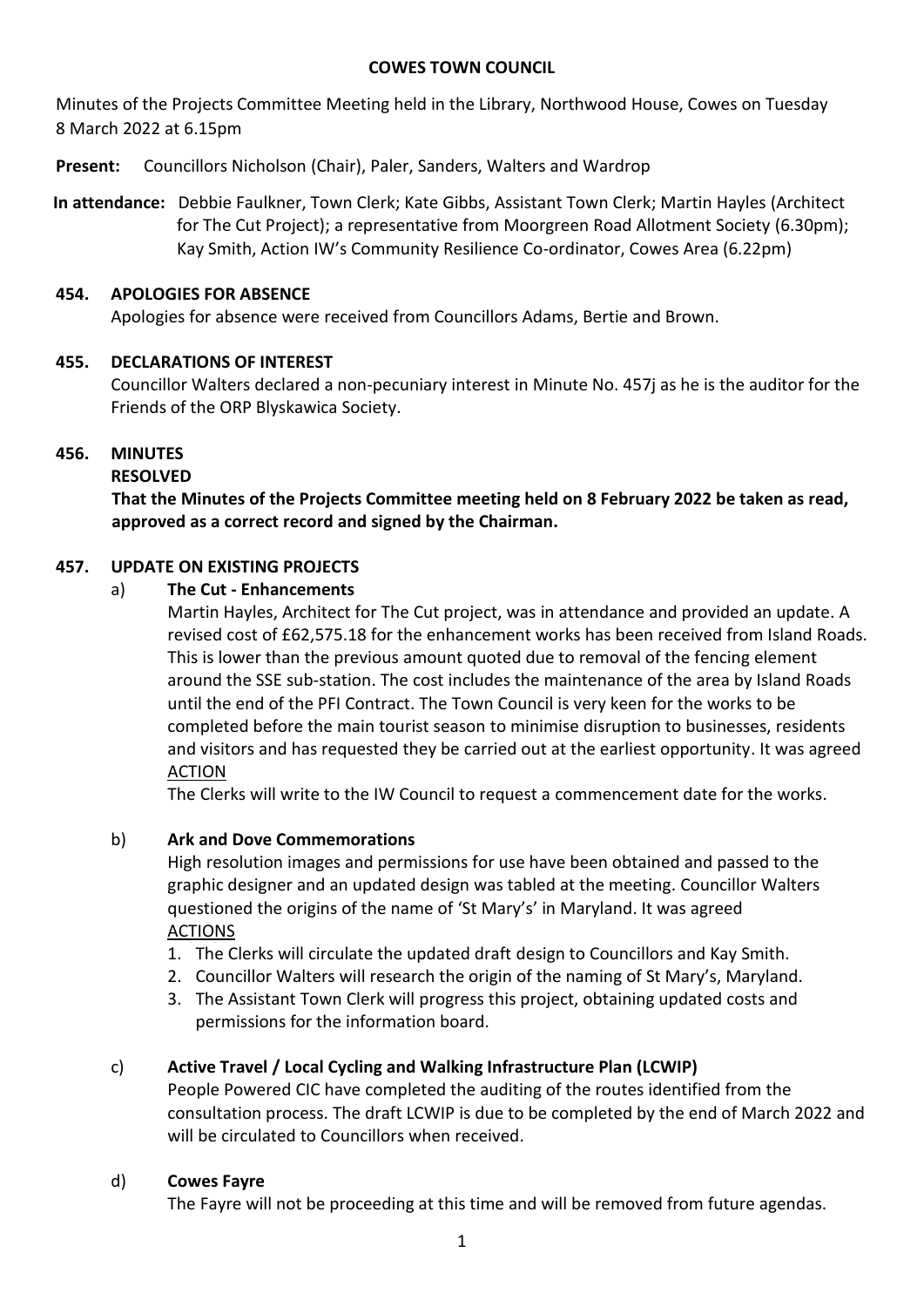### e) **Community Orchard**

The trees for Northwood Recreation Ground are currently being held at a local nursery, pending payment by Red Funnel.

### f) **Moorgreen Road Allotment Society and Woodland**

Tree management works were carried out in the woodland during February; self-seeded Cherry and Bay trees have been removed. The storm delayed works and caused some Ash branches to fall. Removal of self-seeded trees has improved the light for properties on Stones Close. Bay trees have been cleared from the boundary adjacent to Moorgreen Road. Concerns raised by Badger Trust IW that the works will disturb the badger setts was resolved following a site visit and they are happy with the plans. Chippings from the cuttings will be used to create the pathways. The Green Gym Co-ordinator has confirmed that their volunteers will assist with the creation of the new pathways and tidying of the area. The works should be completed around the time of the Queen's Platinum Jubilee celebrations in June.

### g) **Resilience Plan**

Kay Smith has been working with Northwood Parish Councillors and is keen to commence Resilience Forum meetings to get the community working together. The Community Day has been scheduled for Saturday 19 March, 11am – 3pm at the IW Community Club. The Town Council have reserved a table and Councillors are requested to be present to represent the Town Council.

### h) **Cowes Place Strategy and Structure**

The Chairman felt that the Town Council's long-term goals and objectives should be linked to the Place Plan. It was

#### **RECOMMENDED**

**That the Place Plan Working Group develop a strategy and objectives for the Town Council, aligned to the Place Plan.**

It was agreed

#### ACTION

The Assistant Town Clerk will combine the Resilience Plan and Cowes Place Strategy and Structure items for the next agenda.

#### Kay Smith left at 7.21pm.

#### i) **Uffa Fox Regatta/Festival**

There is no update on this item and it will be removed from future agendas.

#### j) **80th Anniversary of the Defence of Cowes**

There is no update on this item and it will be removed from future agendas.

## k) **Secrets of the Solent**

Southern Water have agreed to site the mural on their pumping station opposite Mornington Road, subject to access being retained to their cover flap. No response has been received to our request to site the mural on the wall at Day Lewis. It was agreed ACTION

The Assistant Town Clerk will ask the Hampshire and IW Wildlife Trust to consider Southern Water's pumping station as a suitable location for a section of the mural.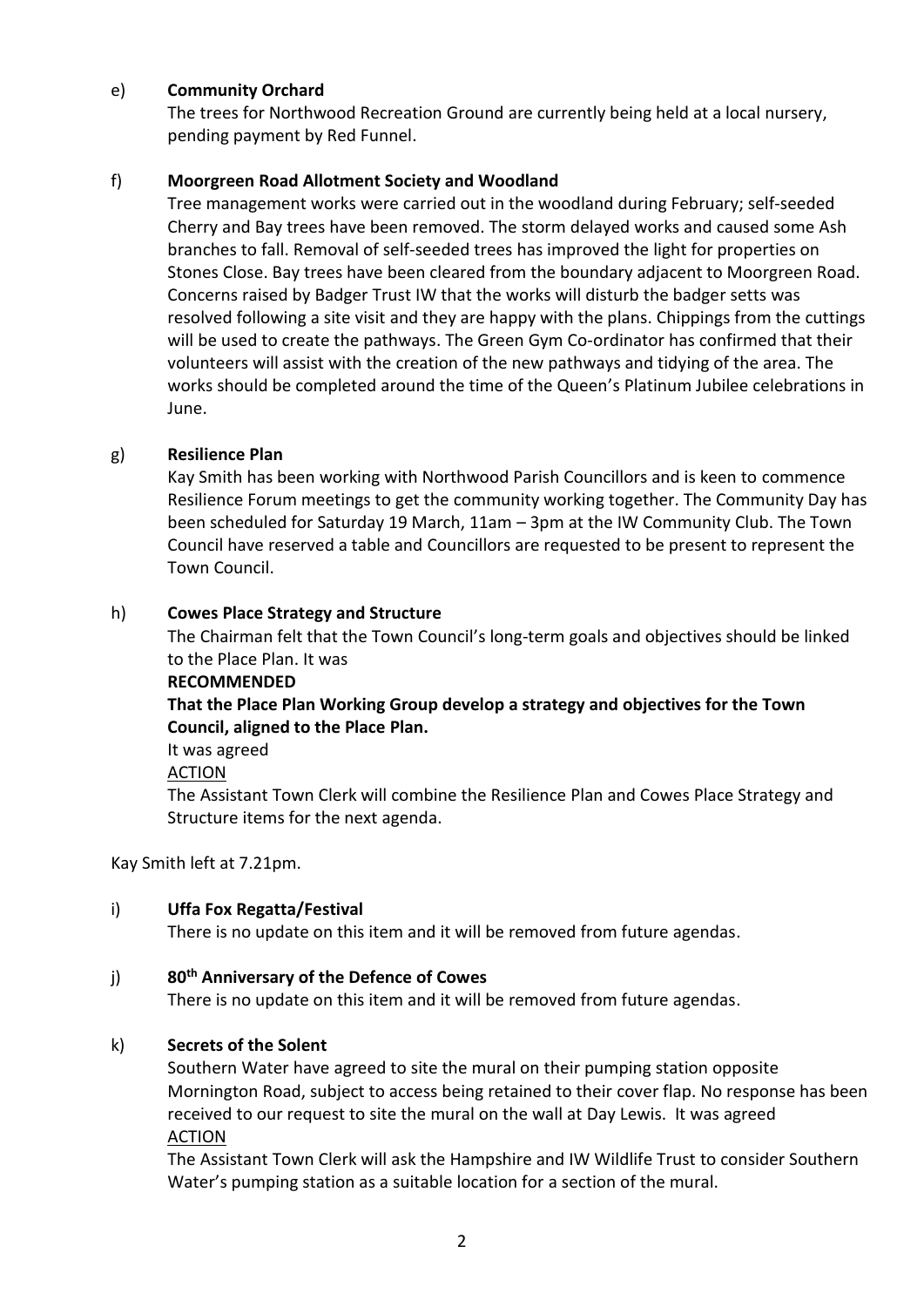### l) **Signage on public conveniences**

A Quotation Request Form for the supply and installation of two directional signs at The Parade public conveniences has been sent to Island Roads. They have suggested a new post be installed on the seaward side of the public conveniences, however, the Town Council is keen to utilise the lampposts at each end of Parade Path as they are ideally located and will keep costs down. Island Roads have been asked to provide a quotation based on utilising both lampposts, including maintenance costs to the end of the PFI Contract.

#### m) **Queen's Platinum Jubilee**

Councillors discussed promoting the Queen's Platinum Jubilee including High Street flags and bunting, lighting a beacon and providing commemorative mugs. The Mayor has designed a commemorative mug specifically for the Jubilee, a sample of which was tabled at the meeting. Councillors are supportive of providing commemorative mugs for pre-school and primary school children in the Cowes area to commemorate the Queen's Platinum Jubilee. The cost of custom printed mugs is £1.78 each and they can be purchased in boxes of 36 mugs. 1,008 mugs will provide enough for the local primary schools with a surplus for other Jubilee events/prizes.

Permission is being sought from the IW Council and Island Roads to hold a beacon lighting ceremony on The Parade. A decision is expected shortly.

The Town Clerk suggested setting aside a sufficient budget for the Platinum Jubilee celebrations from the 2021/22 'Discretionary Services Contingency' budget heading. It was **RECOMMENDED**

- **1. That Cowes Town Council considers setting aside £5,500 from the 2021/22 'Discretionary Services Contingency' budget heading for Platinum Jubilee celebrations.**
- **2. That Cowes Town Council considers the cost of £1,800 for the purchase of 1,008 custom printed mugs, with the cost to be met from the money set aside for the Platinum Jubilee celebrations.**
- **3. That Cowes Town Council considers the cost of £700 for the purchase of a gas beacon and propane gas canisters, with the cost to be met from the money set aside for the Platinum Jubilee celebrations.**

## n) **Public Conveniences Refurbishment**

At the last meeting, Councillors felt that the refurbishment of the facilities at Medina Road should be progressed ahead of The Parade facilities, with options for both a traditional refurbishment and upgrading to a modern automated facility being explored. Martin Hayles has visited and photographed the public conveniences in Cowes. He felt that Medina Road is the facility having the most urgent need for refurbishment and offered to produce a drawing and schedule for the refurbishment of this facility. Martin was requested to provide his Terms of Service for the Town Council's consideration. It was

#### **RECOMMENDED**

**That Cowes Town Council engages Martin Hayles, subject to receipt of satisfactory Terms of Service, to provide a draft design for the refurbishment of Medina Road public conveniences.**

Martin Hayles left the meeting at 6.38pm.

Councillor Wardrop left the meeting at 8.09pm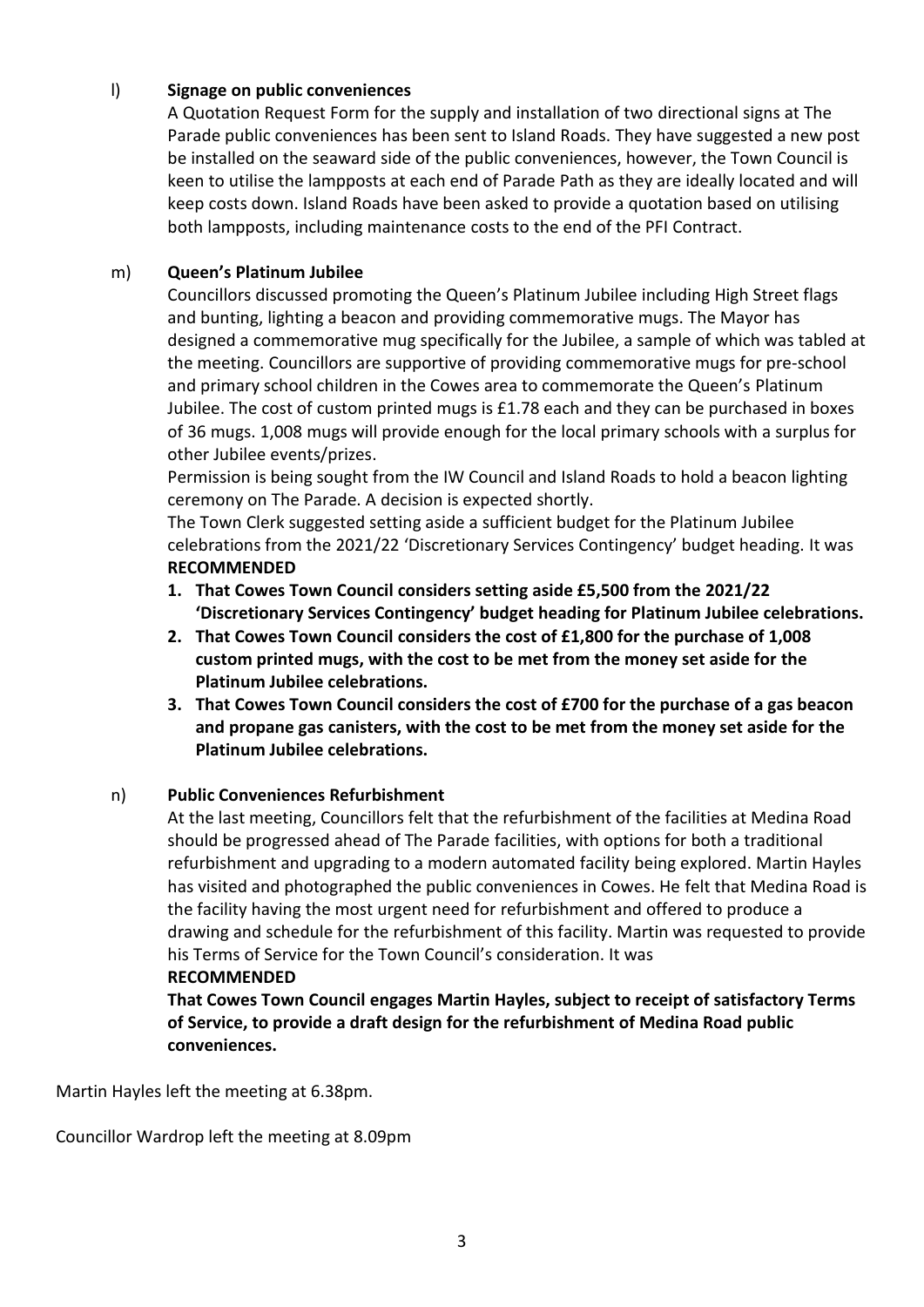#### **458. NEW PROJECTS**

#### a) **Northwood Recreation Ground Plaque**

The Chairman has been approached by a member of public, requesting that the Town Council replaces the dedication plaque originally displayed on the pillar at Northwood Recreation Ground. The plaque is believed to advise that the recreation ground was gifted to Cowes Urban District Council (UDC) for the people of Cowes from the Ward estate. Initial enquiries for information on the wording or photographs of the plaque with Cowes Heritage and Community Group and the Isle of Wight Heritage Facebook group have been inconclusive. Following the dissolution of Cowes UDC and their successor Medina Borough Council, the IW Council should now be beneficiaries of the Deed of Gift. It was agreed **ACTION** 

The Assistant Town Clerk will write to the IW Council to request any information they hold on the history of the plaque or Deed of Gift for Northwood Recreation Ground.

#### **459. MAINTENANCE ISSUES WITH EXISTING PROJECTS**

### a) **Street Furniture**

The Seafront Shelter sustained damage during the recent storm. A quotation has been received to repair the damage for the cost of £448.60 plus VAT. Councillors were happy for the Town Clerk to authorise the repairs in accordance with Financial Regulation 10.2. The Town Council has asked the IW Council for permission to install four BBQ stands on the lower section of Mornington Green. IW Council officers advised that neighbouring properties need to be consulted before any permission is considered. This was deferred to the next meeting of the Projects Committee.

The detached litter bin at the top of Watch House Slip has still not been refitted by Island Roads and has left the brick pavers loose and in an uneven condition which the Town Council is concerned is a health and safety matter. It was agreed ACTION

The Assistant Town Clerk will contact Island Roads to request the litter bin is reinstated urgently.

#### b) **Public Conveniences**

Routine inspections were carried out by the Assistant Town Clerk on 28 February 2022 and a number of repairs were requested to be carried out by the cleaning contractor. Two fires had been lit in the Ladies' public conveniences at Northwood Recreation Ground on Friday 4 March 2022; minimal damage to the structure was caused and the fires extinguished themselves. The facilities are routinely locked overnight. The cleaning contractor was able to clean up the fire debris and reopen the facility the next day. Two internal lights were affected; one has been repaired and the other will need to be replaced. The Police have been made aware of the incident and requested to increase patrols in the area.

#### c) **Northwood Recreation Ground**

Following removal of the faulty Double Air Walker outdoor gym apparatus, Councillors discussed whether to replace the faulty item. It was agreed ACTION

Councillor Brown will identify a suitable alternative piece of gym apparatus for Councillors' consideration.